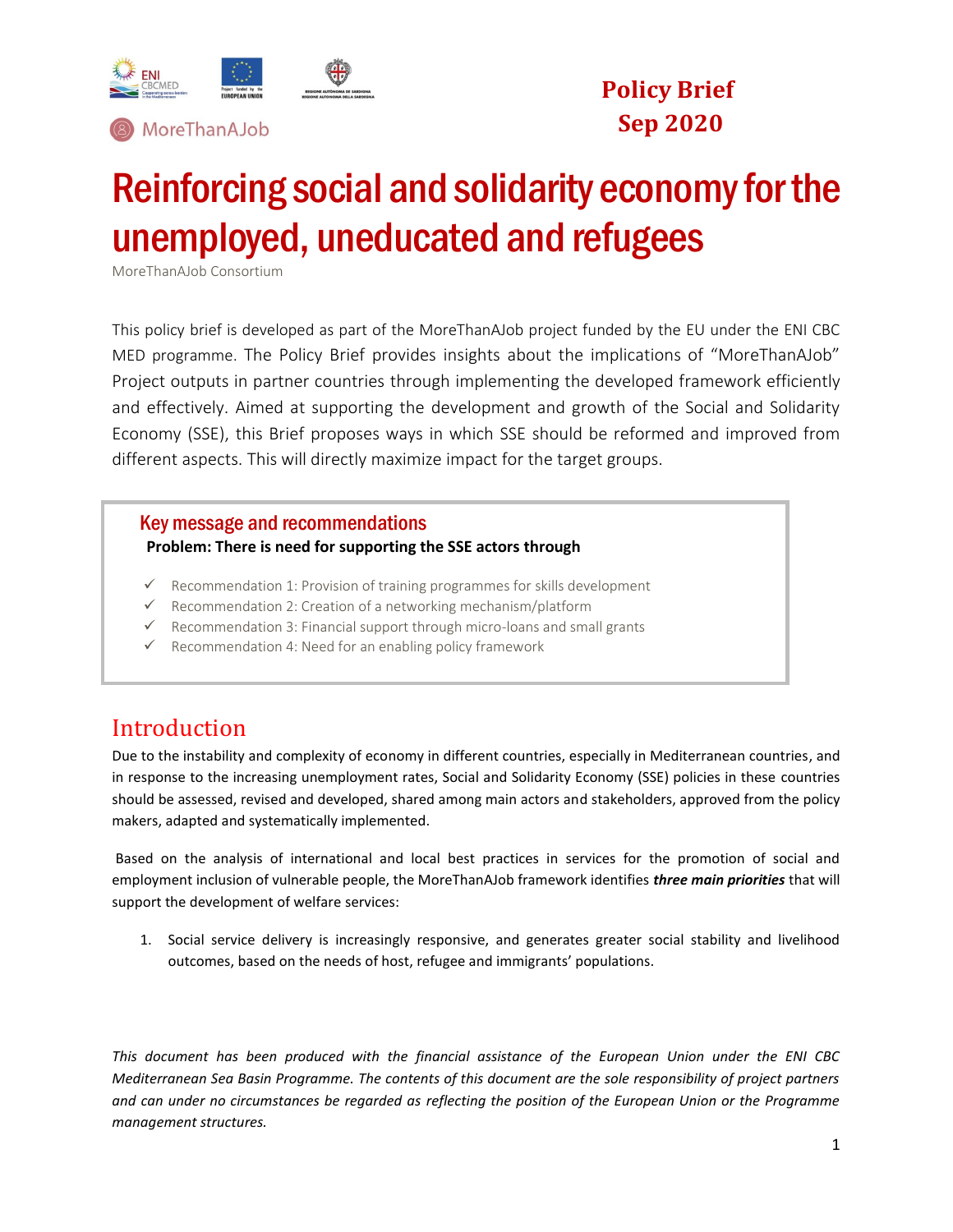

MoreThanAJob

# **Policy Brief Sep 2020**

- 2. Social and Solidarity Economy is progressively growing and provides greater local economic development opportunities for the most vulnerable community members.
- 3. Education System is dynamically adaptive to market needs and allows greater access to innovative and agile technical education and vocational training programmes targeting different levels of education including un-educated population.

This policy brief aims at providing an overview of the current context in partner countries on the implementation and ongoing discussion on policy areas identified under each priority within the MoreThanAJob framework. Based on the current context, we have identified some policy recommendations that could support the actors involved, namely the PA and the SSE actors, in the development of policies and action plans aligned with the indications provided in the MoreThanAJob framework.

### About the project

MoreThanAJob will deliver and demonstrate a framework of best practices, previously identified and studied for the inclusion of the unemployed (including refugees and uneducated) in the work and education system. The framework that is created focuses on the collaboration of SSE actors and public authorities (PA) for delivering in a more effective way their services. This will be made possibly with through pilot sub-projects aiming to ensure a long-term impact and the creation of jobs.

MoreThanAJob will bring a change in the way SSE actors and public institutions work together for services provision to unemployed people, focusing on vulnerable groups (uneducated and newly arrived migrants/refugees). Through the development of a framework of new social pilot schemes, as well as peer to peer learning, exchange of best practices and training seminars that will focus on SSE and PA representatives, the interaction of the stakeholders involved will be improved and strengthened. Finally, the MoreThanAJob project will contribute in the planning and delivery of more grounded interventions and policy initiatives.

### Study results, conclusions and recommendations

The evidence that is available for the recent research made in relation to the current situation and trends of the SSE in different partner countries (Palestine, Lebanon, Jordan, Greece, and Italy) makes apparent that there are a number of challenges that need to be addressed, in order to strengthen the SSE actors. More specifically, there is need to support the human, social and financial capital. Therefore, the following four (4) recommendations are suggested bellow:

#### Recommendation 1: Provision of training programmes for skills development

The SSE stakeholders mention that there is need for further training in relation to the development of their organization. Despite their high level of education, most of the members in SSE initiatives point out that they lack essential skill for their organization's further development. Also, Public institutions training and involvement is a requirement for the change, which includes training programs targeting public institutions on the developed MoreThanAJob framework. This will help these institutions planning, implementing and coordinating the social service delivery with the other stakeholders.

*This document has been produced with the financial assistance of the European Union under the ENI CBC Mediterranean Sea Basin Programme. The contents of this document are the sole responsibility of project partners and can under no circumstances be regarded as reflecting the position of the European Union or the Programme management structures.*